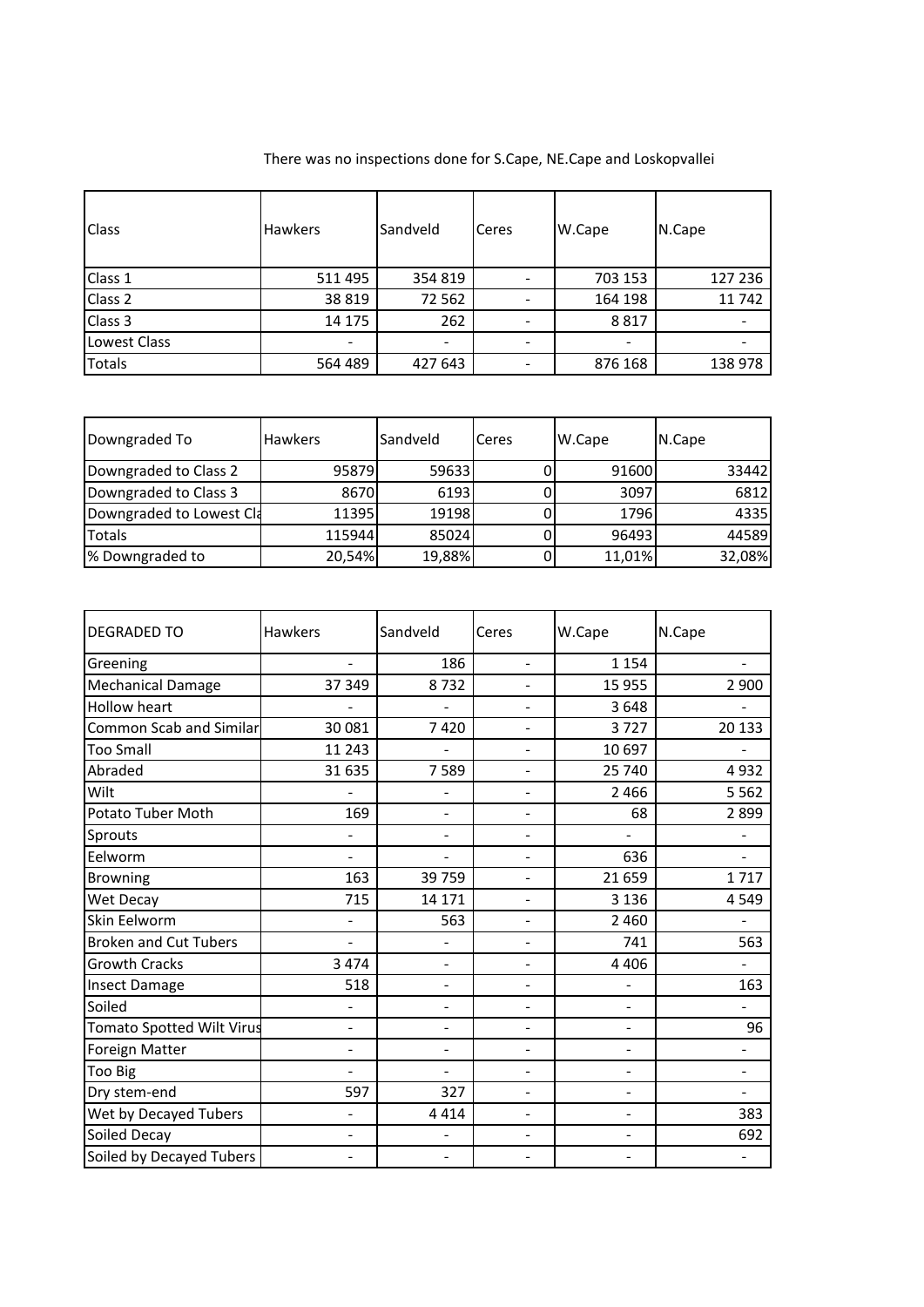| Cold Damage                |         |         |        |        |
|----------------------------|---------|---------|--------|--------|
| Collectively Too Big & Sma |         |         |        |        |
| Rhizoctonia                |         | 11      |        |        |
| No Defect Found            |         |         |        |        |
| <b>Heat Damage</b>         |         | 1852    |        |        |
| <b>Totals</b>              | 115 944 | 85 0 24 | 96 493 | 44 589 |
|                            |         |         |        |        |

| <b>VARIETIES RECEIVED</b> | Hawkers | Sandveld | Ceres | W.Cape  | N.Cape  |
|---------------------------|---------|----------|-------|---------|---------|
| Almera                    |         |          |       | 4871    |         |
| BP1                       |         | 11 060   |       |         |         |
| El Mundo                  |         |          |       |         |         |
| Lanorma                   |         |          |       | 66 379  |         |
| Markies                   |         |          |       |         |         |
| Mondeo                    |         |          |       |         |         |
| Mondial                   | 324 222 | 368 290  |       | 595 958 | 31 750  |
| Sifra                     | 210 259 | 31913    |       | 144 792 | 2886    |
| Tyson                     | 13 969  |          |       | 20 694  |         |
| Up-to-Date                | 16 039  |          |       |         |         |
| Valor                     |         | 16 380   |       | 40 949  | 94 420  |
| Other                     |         |          |       |         | 2886    |
| Panamera                  |         |          |       |         |         |
| Belmonda                  |         |          |       | 1082    |         |
| Apache (POWW)             |         |          |       | 1443    |         |
| Sababa                    |         |          |       |         |         |
| Sound                     |         |          |       |         | 7036    |
| Totals                    | 564 489 | 427 643  |       | 876 168 | 138 978 |
|                           |         |          |       |         |         |

| <b>KG'S RECEIVED</b> | <b>Hawkers</b> | Sandveld | Ceres | W.Cape  | N.Cape  |
|----------------------|----------------|----------|-------|---------|---------|
| 1.00 KG              |                |          |       |         |         |
| 2.00 KG              | -              |          |       |         |         |
| 3.00 KG              | -              | -        |       | -       |         |
| 4.00 KG              |                |          |       |         |         |
| 7.00 KG              | 133 775        | 86 395   |       | 99 197  |         |
| 10.00 KG             | 430 714        | 339 542  |       | 775 274 | 137 535 |
| 10.01 KG             |                |          |       |         |         |
| 10.04 KG             |                |          |       |         |         |
| 10.06 KG             |                |          |       |         |         |
| 10.12 KG             |                |          |       |         |         |
| 10.13 KG             |                |          |       |         |         |
| 10.17 KG             | -              |          |       | 607     |         |
| 10.21 KG             | -              |          |       | -       |         |
| 10.22 KG             |                |          |       |         |         |
| 10.26 KG             |                |          |       |         |         |
| 10.31 KG             |                |          |       |         |         |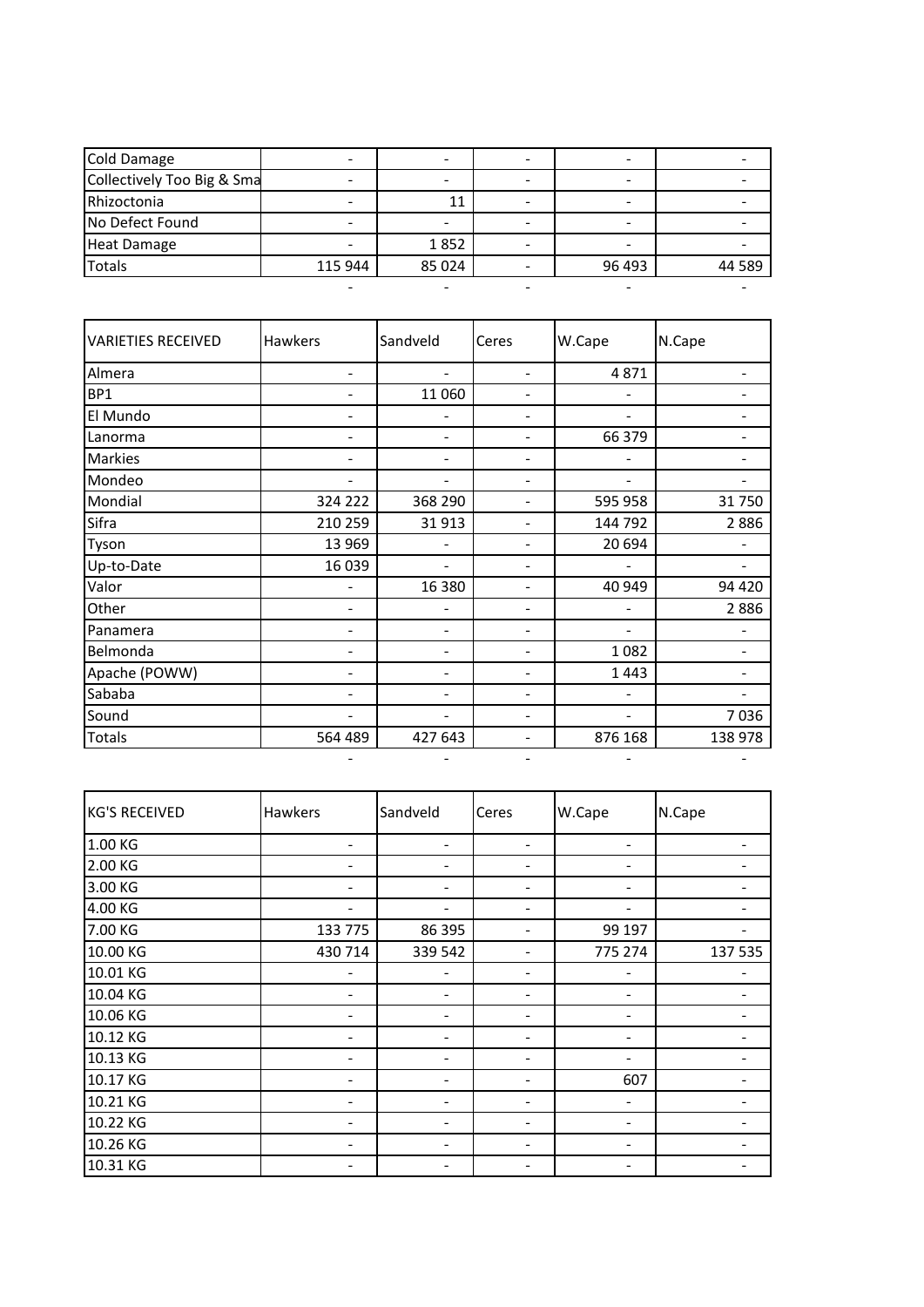| 10.33 KG      |         |         |   |         | 361     |
|---------------|---------|---------|---|---------|---------|
| 10.34 KG      |         |         |   | 901     |         |
| 10.36 KG      |         |         |   |         |         |
| 10.39 KG      |         |         |   |         | 1 0 8 2 |
| 10.55 KG      |         |         |   | 189     |         |
| 10.57 KG      |         |         |   |         |         |
| 10.58 KG      |         | 1444    |   |         |         |
| 10.67 KG      |         |         |   |         |         |
| 10.69 KG      |         |         |   |         |         |
| 10.79 KG      |         | -       |   |         |         |
| 18.00 KG      |         |         |   |         |         |
| 25.00 KG      |         | 262     | - | -       |         |
| 40.00 KG      |         |         |   |         |         |
| <b>Totals</b> | 564 489 | 427 643 |   | 876 168 | 138 978 |
|               | 0       | 0       | 0 | 0       | 0       |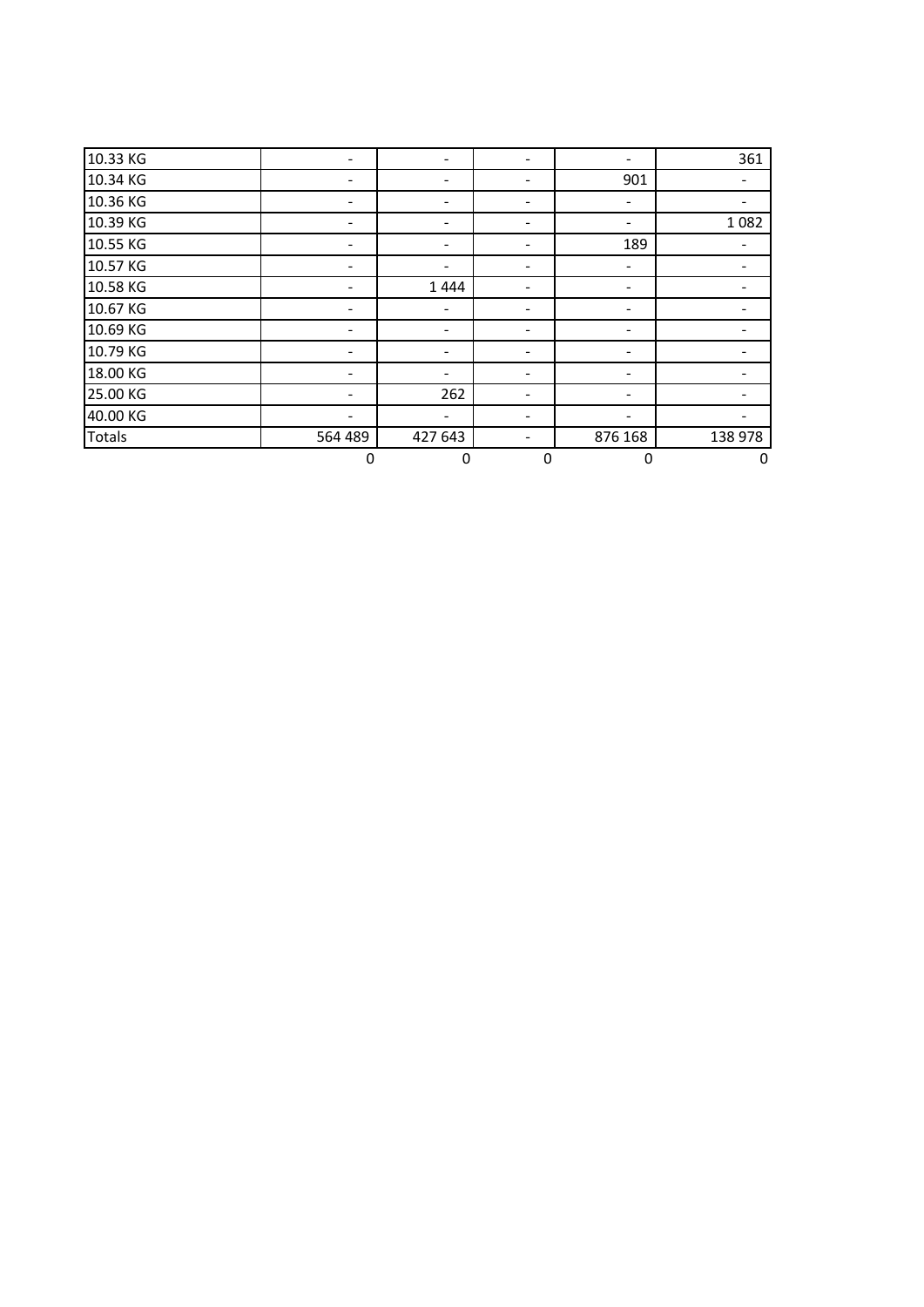| E.Cape  | W.OFS  | E.OFS   | SW.OFS  | Kwazulu-<br>Natal | Mpumalanga | <b>ILimpopo</b> |
|---------|--------|---------|---------|-------------------|------------|-----------------|
| 159 487 | 19 944 | 59 873  | 128 755 | 871 683           | 25 797     | 3 187 155       |
| 12 986  |        |         | 6493    | 166 029           | 2 3 4 5    | 251 768         |
| 15 7 14 | 49     | 1689    | 6 2 2 7 | 28 700            |            | 32 357          |
|         |        |         |         | 5 1 4 6           |            |                 |
| 188 187 | 19 993 | 61 5 62 | 141 475 | 1071558           | 28 14 2    | 3 471 280       |

| E.Cape | W.OFS | <b>E.OFS</b> | SW.OFS | Kwazulu-<br>Natal | Mpumalanga | <b>ILimpopo</b> |
|--------|-------|--------------|--------|-------------------|------------|-----------------|
| 17735  |       | 8107         |        | 127576            |            | 193379          |
|        |       |              |        | 16102             |            | 23528           |
| 3941   |       |              |        |                   | 2477       | 20065           |
| 21676  |       | 8107         |        | 143678            | 2477       | 236972          |
| 11,52% |       | 13,17%       |        | 13,41%            | 8,80%      | 6,83%           |

| E.Cape                   | W.OFS                        | E.OFS                    | SW.OFS                   | Kwazulu-<br>Natal            | Mpumalanga                   | Limpopo                  |
|--------------------------|------------------------------|--------------------------|--------------------------|------------------------------|------------------------------|--------------------------|
| 3 5 9 2                  | $\blacksquare$               | $\blacksquare$           | $\blacksquare$           | 18 450                       | $\blacksquare$               | 3 3 5 5                  |
| ÷,                       | $\overline{\phantom{a}}$     | 4 0 0 3                  | $\blacksquare$           | 25 988                       | 338                          | 42 366                   |
| $\overline{\phantom{0}}$ | $\overline{\phantom{0}}$     | $\blacksquare$           | $\overline{\phantom{a}}$ | $\blacksquare$               | $\qquad \qquad \blacksquare$ |                          |
| 2 4 0 4                  | $\overline{\phantom{0}}$     | $\blacksquare$           | $\blacksquare$           | 974                          | $\blacksquare$               | 38 8 19                  |
|                          | $\overline{a}$               |                          | $\overline{\phantom{a}}$ | ÷,                           | $\overline{\phantom{a}}$     | 17971                    |
| 10 123                   | $\overline{a}$               | 3513                     | $\blacksquare$           | 9717                         | $\frac{1}{2}$                | 42 794                   |
| $\overline{\phantom{0}}$ | $\overline{a}$               | $\overline{\phantom{0}}$ | $\blacksquare$           | 1 3 3 4                      | $\overline{a}$               | 9 9 0 9                  |
| $\blacksquare$           | $\overline{a}$               | $\blacksquare$           | $\overline{\phantom{a}}$ | $\frac{1}{2}$                | $\frac{1}{2}$                | 3 1 2 5                  |
| $\blacksquare$           | $\overline{\phantom{a}}$     | $\blacksquare$           | $\blacksquare$           | $\blacksquare$               | $\blacksquare$               | 906                      |
| $\blacksquare$           | $\overline{\phantom{0}}$     | $\blacksquare$           | $\blacksquare$           | $\frac{1}{2}$                | $\frac{1}{2}$                | 3 2 3 7                  |
| ÷,                       | $\overline{a}$               | 270                      | $\blacksquare$           | 2 0 6 7                      | $\overline{a}$               | 25 211                   |
| 2 3 1 4                  | $\overline{\phantom{0}}$     | $\blacksquare$           | -                        | 845                          | 2 1 3 9                      | 33 4 7 6                 |
| ÷,                       | $\overline{a}$               | $\blacksquare$           | $\blacksquare$           | 1852                         | $\overline{a}$               | 4 8 1 4                  |
| $\blacksquare$           | $\overline{a}$               | $\blacksquare$           | $\overline{\phantom{a}}$ | ÷,                           | $\blacksquare$               | 310                      |
| $\overline{\phantom{0}}$ | $\overline{a}$               | 321                      | $\frac{1}{2}$            | 1 3 8 5                      | $\frac{1}{2}$                | 2854                     |
| $\overline{\phantom{0}}$ | $\overline{a}$               | -                        | $\blacksquare$           | 18 25 2                      | $\blacksquare$               | $\blacksquare$           |
| $\blacksquare$           | $\blacksquare$               | $\blacksquare$           | $\blacksquare$           | 61 558                       | $\frac{1}{2}$                | 3 2 3 7                  |
| 2 5 3 4                  | $\overline{a}$               | $\blacksquare$           | $\blacksquare$           | $\qquad \qquad \blacksquare$ | $\qquad \qquad \blacksquare$ | $\overline{\phantom{a}}$ |
| $\overline{\phantom{a}}$ | $\qquad \qquad \blacksquare$ | $\blacksquare$           | $\overline{\phantom{a}}$ | $\blacksquare$               | $\qquad \qquad \blacksquare$ | 39                       |
| $\blacksquare$           | $\overline{a}$               | $\blacksquare$           | $\overline{\phantom{a}}$ | $\blacksquare$               | $\overline{\phantom{a}}$     | 563                      |
| 709                      | $\overline{a}$               | $\frac{1}{2}$            | $\overline{\phantom{a}}$ | 507                          | $\overline{\phantom{a}}$     | $\overline{\phantom{a}}$ |
| $\overline{a}$           | $\overline{\phantom{0}}$     | $\blacksquare$           | $\blacksquare$           | $\overline{\phantom{0}}$     | ÷,                           | 327                      |
| $\blacksquare$           | $\overline{a}$               | $\blacksquare$           | $\overline{\phantom{a}}$ | $\qquad \qquad \blacksquare$ | $\blacksquare$               | 146                      |
| $\overline{\phantom{0}}$ | $\overline{\phantom{0}}$     | $\blacksquare$           | $\overline{\phantom{a}}$ | 749                          | $\blacksquare$               | $\blacksquare$           |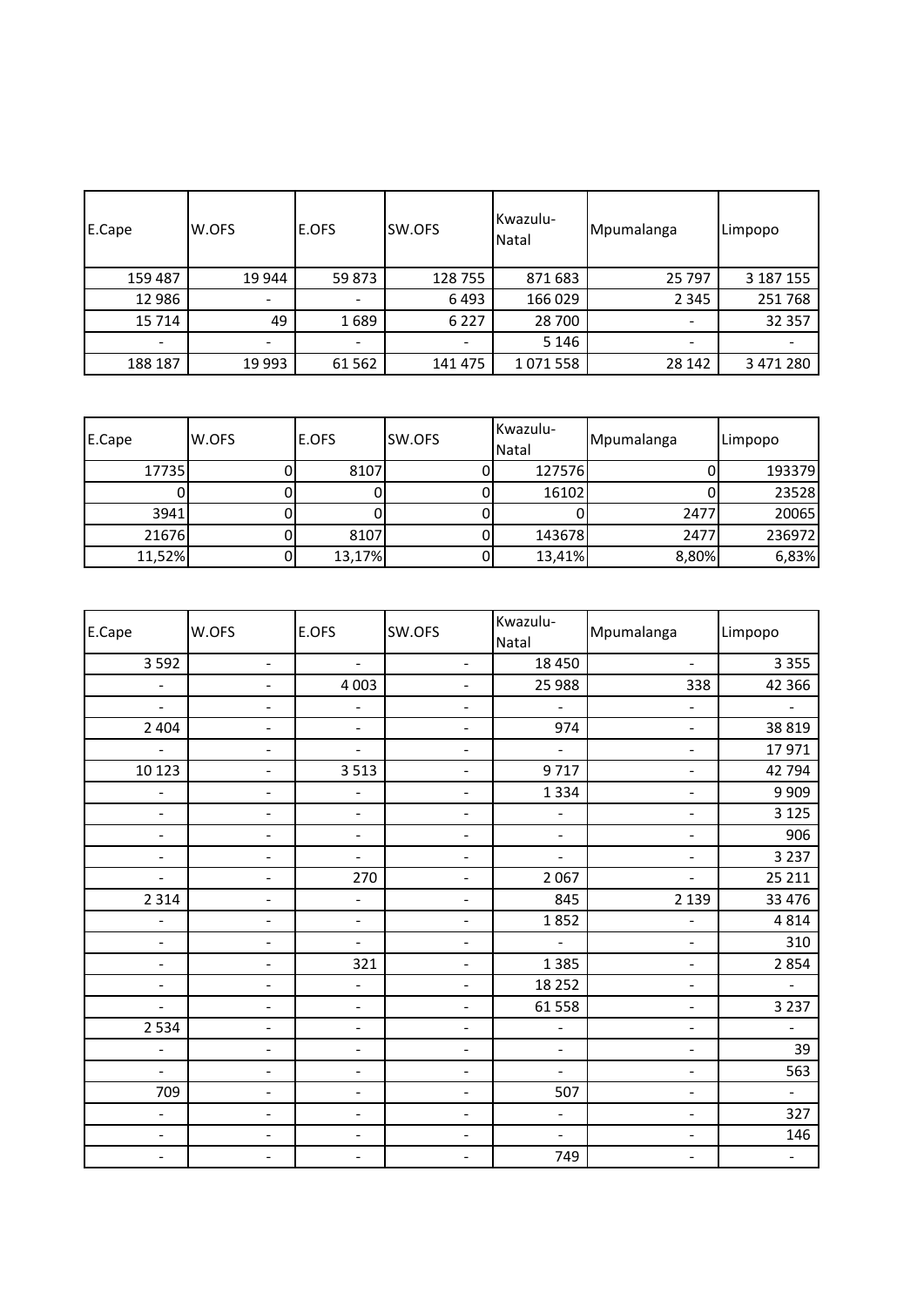|        |         |                          |         | 3 5 1 3 |
|--------|---------|--------------------------|---------|---------|
|        |         |                          |         |         |
|        |         | $\overline{\phantom{0}}$ |         |         |
|        |         |                          |         |         |
|        |         |                          |         |         |
| 21 676 | 8 1 0 7 | 143 678                  | 2 4 7 7 | 236 972 |
|        |         |                          |         |         |

| E.Cape  | W.OFS                    | E.OFS                        | SW.OFS                   | Kwazulu-<br>Natal | Mpumalanga                   | Limpopo   |
|---------|--------------------------|------------------------------|--------------------------|-------------------|------------------------------|-----------|
|         | $\overline{\phantom{0}}$ | $\qquad \qquad \blacksquare$ | $\overline{\phantom{a}}$ | ۰                 | -                            |           |
|         |                          |                              |                          |                   |                              |           |
|         |                          |                              |                          | 64 916            | -                            |           |
|         |                          |                              |                          | 13 3 20           | Ξ.                           | 22 960    |
|         |                          |                              |                          | 5 4 1 2           | -                            |           |
|         |                          |                              |                          | 54 345            | -                            | 6 1 3 4   |
| 105 777 |                          | 57 036                       | 4 9 0 1                  | 657 690           | 16 597                       | 3 045 132 |
| 82 410  | 19 9 93                  | 4526                         | 136 574                  | 129 406           |                              | 209 226   |
|         |                          |                              |                          |                   | $\qquad \qquad \blacksquare$ | 3 9 6 9   |
|         | ۰                        | ۰                            |                          | 17 701            |                              | 3 3 4 4   |
|         |                          | $\overline{\phantom{a}}$     |                          | 125 248           | 11 5 45                      | 87 314    |
|         |                          |                              |                          | 3 5 2 0           |                              |           |
|         |                          |                              |                          |                   |                              | 93 201    |
|         |                          |                              |                          |                   | -                            |           |
|         |                          |                              |                          | ۰                 | Ξ.                           |           |
|         |                          | -                            |                          | $\overline{a}$    | -                            |           |
|         |                          |                              |                          |                   |                              |           |
| 188 187 | 19 993                   | 61 5 62                      | 141 475                  | 1071558           | 28 142                       | 3 471 280 |
|         |                          |                              |                          |                   |                              |           |

| E.Cape  | W.OFS                    | E.OFS  | SW.OFS                   | Kwazulu-<br>Natal        | Mpumalanga                   | Limpopo   |
|---------|--------------------------|--------|--------------------------|--------------------------|------------------------------|-----------|
|         | $\overline{\phantom{0}}$ |        | ÷                        | 180                      |                              | 722       |
|         | $\overline{\phantom{a}}$ | -      | 3 2 8 0                  | $\blacksquare$           | $\overline{\phantom{a}}$     |           |
| -       | $\overline{\phantom{a}}$ | -      | $\overline{\phantom{a}}$ | $\overline{\phantom{a}}$ | $\qquad \qquad \blacksquare$ |           |
| ۰       | $\overline{\phantom{a}}$ | ۰      | $\blacksquare$           | ۰                        | $\overline{\phantom{a}}$     |           |
| 9 2 9 6 | $\overline{\phantom{a}}$ | 505    | 9 3 0 6                  | 47 644                   | $\qquad \qquad \blacksquare$ | 254 677   |
| 178 071 | 19 9 93                  | 60 663 | 128 889                  | 1 0 2 1 9 1 5            | 28 14 2                      | 3 212 416 |
|         | $\overline{\phantom{a}}$ |        |                          | 1082                     | -                            | 399       |
|         | $\overline{\phantom{a}}$ |        | -                        |                          | $\overline{\phantom{a}}$     | 295       |
| -       | $\overline{\phantom{a}}$ | 394    | $\overline{\phantom{a}}$ | ۰                        | $\qquad \qquad \blacksquare$ |           |
|         | $\overline{\phantom{a}}$ |        | $\overline{\phantom{a}}$ | $\overline{a}$           | $\qquad \qquad \blacksquare$ | 902       |
|         | $\overline{\phantom{0}}$ |        | $\overline{\phantom{a}}$ | ۰                        | $\overline{\phantom{0}}$     | 110       |
|         | $\overline{\phantom{a}}$ | -      | $\overline{\phantom{a}}$ | $\overline{ }$           | $\overline{\phantom{a}}$     |           |
| ۰       | $\overline{\phantom{a}}$ | -      | $\overline{\phantom{a}}$ | ۰                        | $\qquad \qquad \blacksquare$ | 330       |
|         | $\overline{\phantom{a}}$ | -      | $\overline{\phantom{a}}$ | $\overline{\phantom{0}}$ | $\overline{\phantom{a}}$     | 180       |
| 656     |                          |        |                          | $\overline{\phantom{0}}$ | -                            |           |
|         |                          |        |                          | 180                      | $\qquad \qquad \blacksquare$ |           |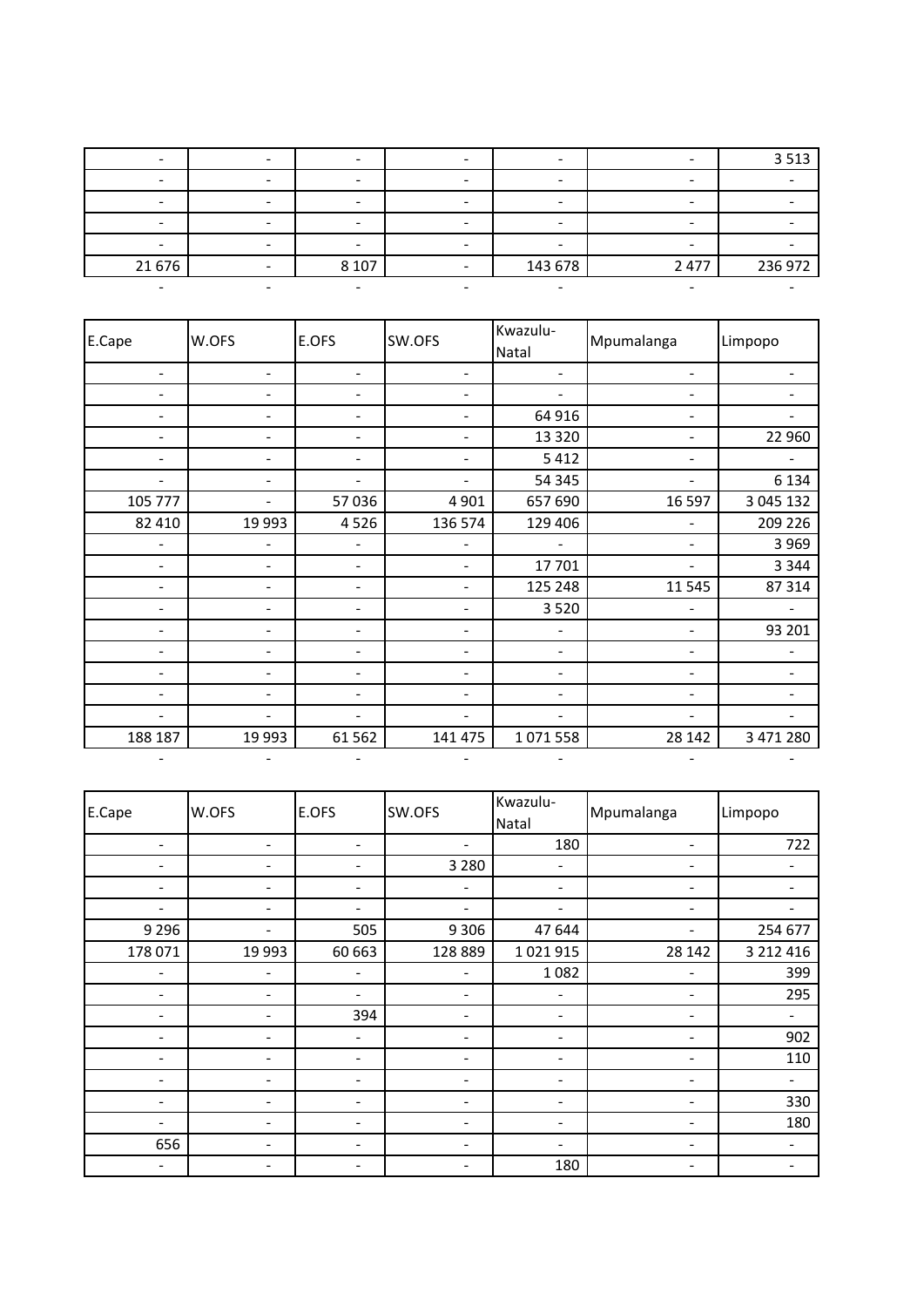|                          | $\blacksquare$           | $\qquad \qquad \blacksquare$ | $\overline{\phantom{0}}$     | 180                      |                          |             |
|--------------------------|--------------------------|------------------------------|------------------------------|--------------------------|--------------------------|-------------|
|                          | $\blacksquare$           | -                            | $\qquad \qquad \blacksquare$ | $\blacksquare$           | -                        |             |
| $\overline{\phantom{a}}$ | $\overline{\phantom{a}}$ | -                            | $\overline{\phantom{a}}$     | $\overline{\phantom{a}}$ | -                        | 954         |
|                          | $\overline{\phantom{a}}$ |                              |                              | $\overline{\phantom{a}}$ |                          | -           |
| $\overline{\phantom{a}}$ | $\sim$                   | -                            | ۰                            | $\overline{\phantom{a}}$ | -                        |             |
|                          | $\overline{\phantom{a}}$ | -                            |                              | $\overline{\phantom{a}}$ |                          |             |
| $\overline{\phantom{a}}$ | $\blacksquare$           | -                            | ۰                            | $\blacksquare$           | -                        |             |
| 164                      | $\overline{\phantom{a}}$ | -                            |                              | $\overline{\phantom{a}}$ | -                        |             |
| $\overline{\phantom{a}}$ | $\sim$                   | -                            | ۰                            | $\overline{\phantom{a}}$ | $\overline{\phantom{a}}$ |             |
|                          | $\overline{\phantom{a}}$ |                              |                              | $\overline{\phantom{a}}$ |                          | 295         |
| $\overline{\phantom{a}}$ | $\sim$                   | -                            | ۰                            | 115                      | -                        |             |
|                          | $\overline{\phantom{a}}$ | -                            |                              | $\blacksquare$           |                          |             |
| ۳                        | $\sim$                   | $\blacksquare$               | ۰                            | 262                      | $\overline{\phantom{a}}$ |             |
| 188 187                  | 19 9 93                  | 61 5 62                      | 141 475                      | 1071558                  | 28 14 2                  | 3 471 280   |
| $\mathbf 0$              | $\pmb{0}$                | $\mathbf 0$                  | $\mathbf 0$                  | $\pmb{0}$                | $\mathbf 0$              | $\mathbf 0$ |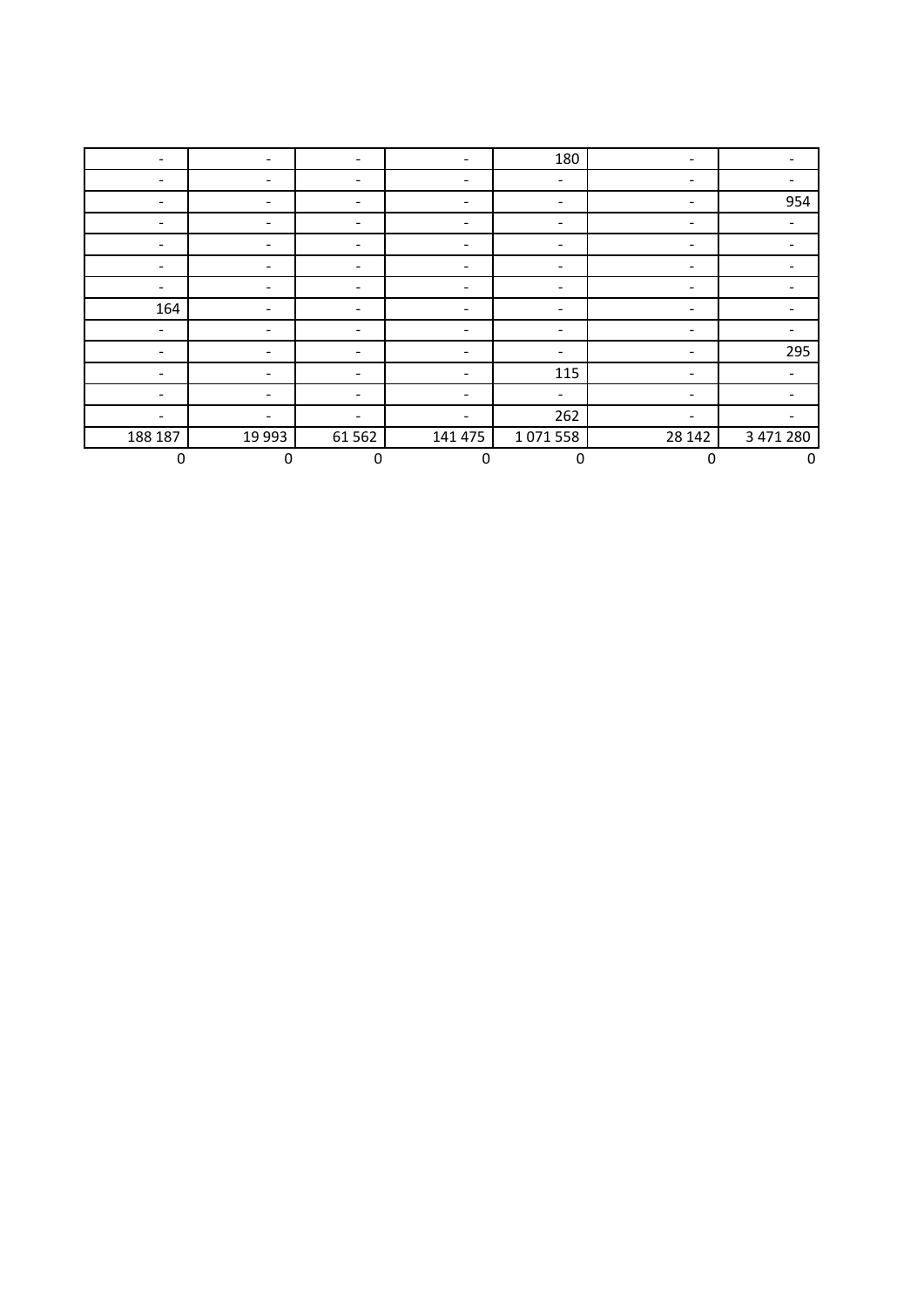| North West | Gauteng | Sub-Total |
|------------|---------|-----------|
| 983 183    | 518932  | 7651512   |
| 108 948    | 30 793  | 866 683   |
| 10 052     | 10 348  | 128 390   |
|            |         | 5 1 4 6   |
| 1 102 183  | 560073  | 8651731   |

| North West | Gauteng | Sub-Total |
|------------|---------|-----------|
| 46926      | 22413   | 696690    |
| 1661       | 5748    | 71811     |
| 17566      | 12386   | 93159     |
| 66153      | 40547   | 861 660   |
| 6,00%      | 7,24%   | 9,96%     |

| North West | Gauteng | Sub-Total |
|------------|---------|-----------|
| 2 2 4 0    | 840     | 29 817    |
| 3850       | 13 3 26 | 154 807   |
|            |         | 3648      |
| 21 377     | 9480    | 134 415   |
| 1638       | 9920    | 51 469    |
| 13 2 19    |         | 149 262   |
|            | 1419    | 20 690    |
| 1 2 7 2    | 2 3 0 8 | 9841      |
|            |         | 906       |
|            |         | 3873      |
| 3743       | 608     | 95 197    |
| 878        | 2646    | 64 869    |
|            |         | 9689      |
|            |         | 1614      |
| 304        |         | 12744     |
| 895        |         | 19828     |
| -          |         | 64 795    |
| -          | -       | 2630      |
|            |         | 39        |
| 6756       |         | 7319      |
|            |         | 2 1 4 0   |
|            |         | 5 1 2 4   |
|            |         | 838       |
|            |         | 749       |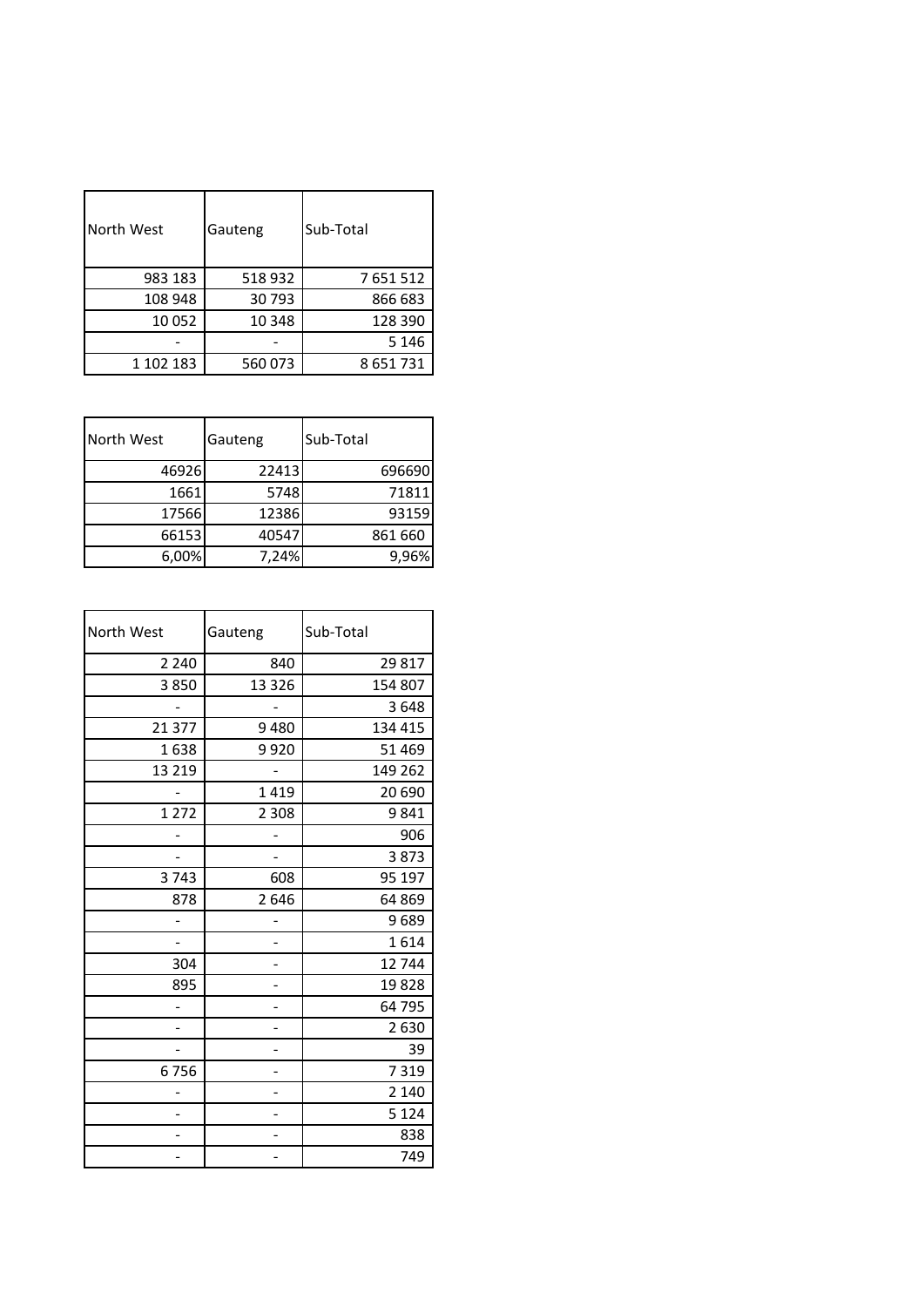|        |        | 3513    |
|--------|--------|---------|
| 9981   |        | 9981    |
|        |        | 11      |
|        |        |         |
|        |        | 1852    |
| 66 153 | 40 547 | 861 660 |
|        |        |         |

| North West | Gauteng  | Sub-Total |
|------------|----------|-----------|
|            |          | 4871      |
|            |          | 11 060    |
|            |          | 64 916    |
|            | 13 2 7 3 | 115 932   |
|            | 17422    | 22 834    |
|            |          | 60 479    |
| 144 414    | 188 567  | 5 540 334 |
| 797 906    | 338827   | 2 108 718 |
| 150 122    |          | 188754    |
|            |          | 37084     |
|            |          | 375 856   |
| 2886       |          | 9 2 9 2   |
|            | 1984     | 95 185    |
|            |          | 1082      |
|            |          | 1443      |
| 6855       |          | 6855      |
|            |          | 7036      |
| 1 102 183  | 560 073  | 8 651 731 |
|            |          |           |

| North West | Gauteng | Sub-Total |
|------------|---------|-----------|
|            |         | 902       |
|            |         | 3 2 8 0   |
|            |         |           |
|            |         |           |
| 77421      | 52 218  | 770 434   |
| 1024041    | 507855  | 7865050   |
|            |         | 1481      |
|            |         | 295       |
|            |         | 394       |
|            |         | 902       |
|            |         | 110       |
|            |         | 607       |
|            |         | 330       |
|            |         | 180       |
|            |         | 656       |
|            |         | 180       |